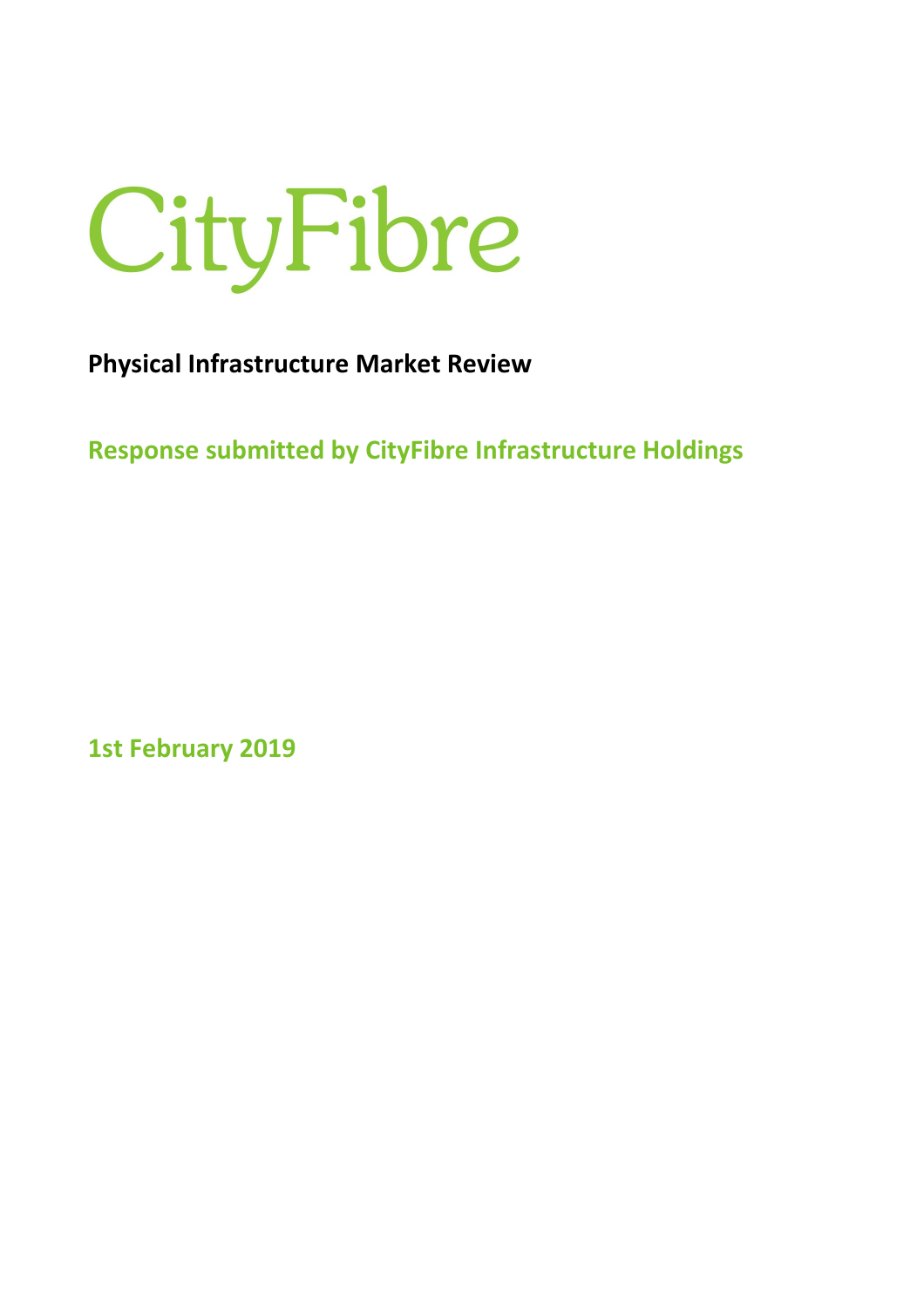# **Contents**

| $\mathbf{1}$ |     |  |
|--------------|-----|--|
|              | 1.1 |  |
| $\mathbf{2}$ |     |  |
| 3            |     |  |
| 4            |     |  |
| 5.           |     |  |
|              | 5.2 |  |
|              | 5.3 |  |
|              | 5.4 |  |
|              | 5.5 |  |
| 6            |     |  |
|              | 1.1 |  |
|              | 6.2 |  |
| $\mathbf{7}$ |     |  |
|              | 7.2 |  |
|              | 7.3 |  |
|              | 7.4 |  |
| 8            |     |  |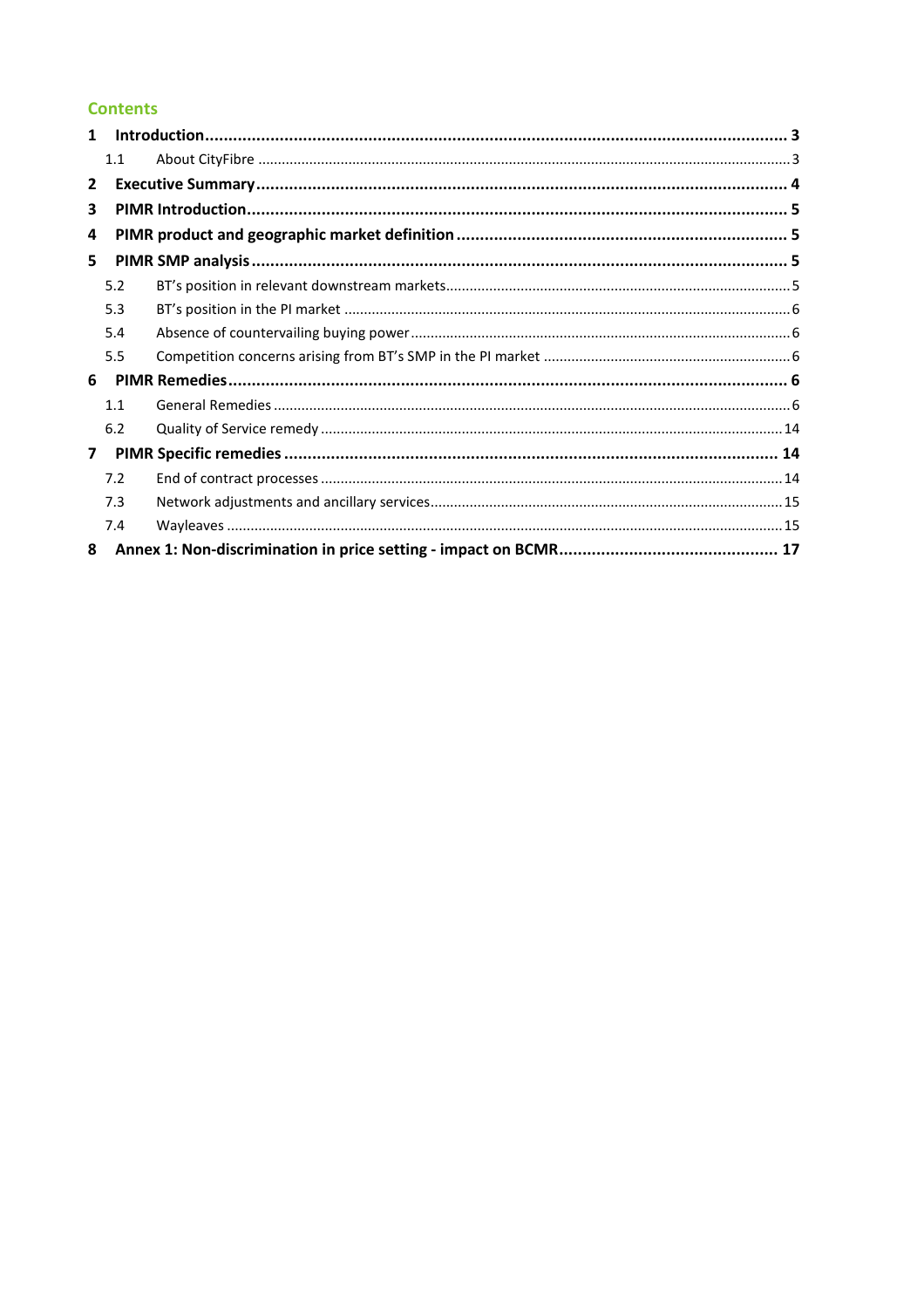# **1 Introduction**

#### *1.1 About CityFibre*

1.1.1 CityFibre is the UK's leading alternative provider of wholesale full fibre network infrastructure. With major fibre infrastructure projects across 51 towns and cities throughout the UK, we provide a portfolio of active and dark fibre services to our customers which include service integrators, enterprise and consumer service providers, local authorities and mobile operators. CityFibre is making significant investments in a number of cities across the UK as we look to rapidly expand the number of homes and businesses which have access to full fibre. CityFibre has recently partnered with Vodafone to bring ultrafast Gigabit-capable full fibre broadband to up to one million UK homes and businesses by 2021 and is targeting five million by 2025. This commitment has been reinforced by a £2.5bn investment programme which identifies towns and cities primed for FTTP expansion to reach nearly every home and business and build is underway. CityFibre is based in London, United Kingdom, and is privately owned by a consortium of Antin Infrastructure Partners and West Street Infrastructure Partners.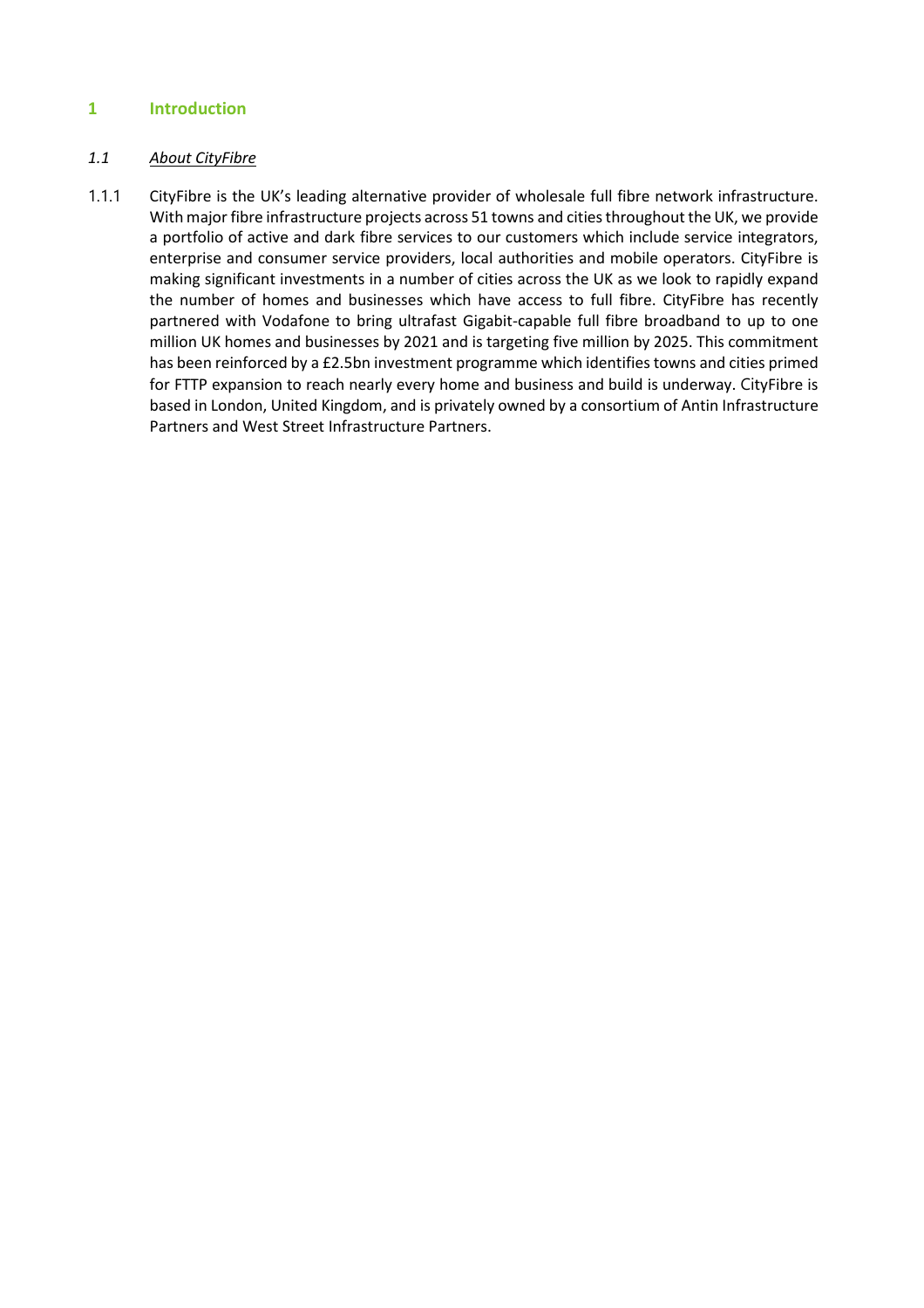# **2 Executive Summary**

- 2.1.1 CityFibre welcomes Ofcom's initiative to review the market for physical infrastructure access (the physical infrastructure market review – PIMR). The current inconsistencies between how access to physical infrastructure is regulated, depending on which downstream market the deployment is intended for, is causing market distortions and damaging infrastructure investment incentives.
- 2.1.2 CityFibre, however, has strong concerns that the Physical Infrastructure Access (PIA) product being developed by Openreach is not fit for purpose and will not be the accelerant to infrastructure investment envisaged by Ofcom and the Government. The greatest problem appears to lie in the relatively loose provisions for non-discrimination contained in the wholesale local access market review (WLAMR) in March 2018 and extended (although apparently in a diluted form) in the PIMR.
- 2.1.3 It is our experience throughout the PIA reference offer (RO) negotiation process (from March 2018 till now) that Openreach has sought to make the product as unfriendly as possible for its customers and has created a RO that results in PIA customers having materially different terms for using the Openreach's PI, that Openreach itself (or downstream BT businesses)
- 2.1.4 CityFibre believes that the root cause of Openreach's behaviour in the PIA RO negotiation process lies in the fact that Openreach is vertically integrated across three layers of access products. That is illustrated in the diagram below:



# Vertical Relationships in Copper and Fibre Broadband Markets

Blue boxes indicate where Openreach is active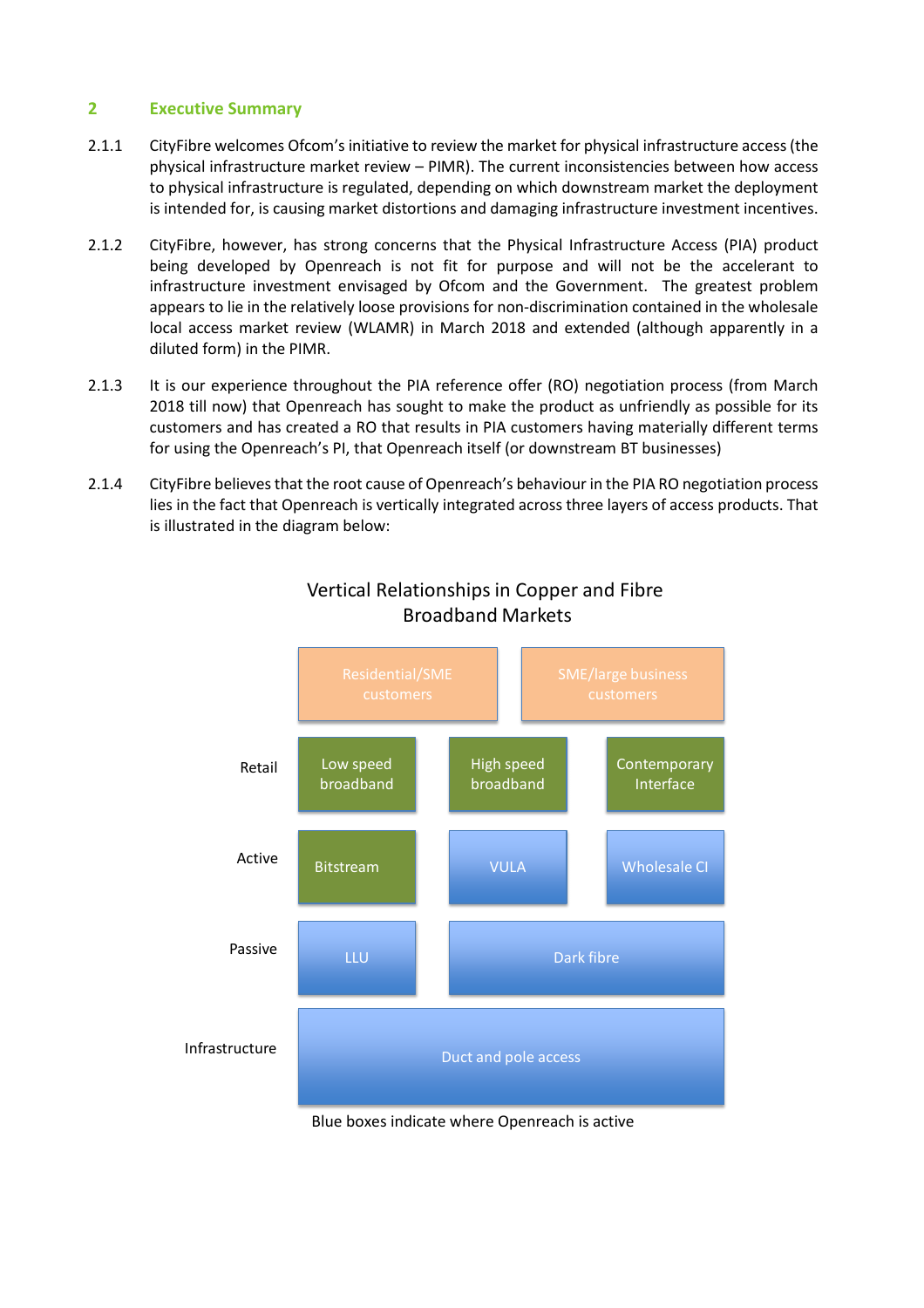- 2.1.6 CityFibre believes that Ofcom needs to take urgent action to rectify this situation. In the long term, we recommend either functional separation of the PI part of Openreach from the rest of the business, or the forming of a separate company that owns only the physical infrastructure.
- 2.1.7 In the short term, we propose a number of changes to the proposed regulatory remedies to overcome the most overt instances of discrimination. Those changes can be introduced over a pre-specified period of time and would not prevent the lifting of usage and geographic PIA restrictions immediately upon the publication of Ofcom's final PIMR Statement.
- 2.1.8 CityFibre has hands-on experience as a PIA customer and can evidence where Openreach has acted in ways that a PIA customer could not replicate without being in breach of the RO (which becomes a bilateral contract, once signed by Openreach and another operator). Without strengthening of the non-discrimination provisions, the PIA product will not be used at scale.
- 2.1.9 CityFibre's investment and network deployment plans could make us the largest PIA customer in the UK, but our experience of the product and Openreach's behaviour to date means that we are unlikely to use the PIA product to the extent we could. If the PIA product is not made fit for scale deployment, some of our network expansion (particularly entry into new towns and cities) may be at risk.

## **3 PIMR Introduction**

3.1.1 CityFibre is a member of the IIG and we refer Ofcom to the IIG response to the PIMR, submitted to Ofcom on January 19th together with the IIG's response to the BCMR and RFR consultations. In this response we seek to not repeat the points raised in the IIG response, other than to provide brief summaries or as required for context in this response. This response does therefore not represent the entirety of CityFibre's views on the PIMR and should be read together with the IIG response.

#### **4 PIMR product and geographic market definition**

4.1.1 CityFibre refers Ofcom to the relevant sections of the IIG response. CityFibre has no further comments in relation to the PIMR product and geographic market definitions, other than as articulated in the IIG response.

#### **5 PIMR SMP analysis**

- 5.1.1 CityFibre agrees with Ofcom's conclusion that BT has SMP in the PI market across the UK, except in Hull.
- 5.1.2 We believe that the analysis presented by Ofcom is correct and we provide more comprehensive commentary on that analysis through the IIG response.
- 5.1.3 We particularly agree that Ofcom is correct in its focus on BT's network ubiquity and its effect in the PI market. The substantial advantages to BT in the form of lower costs and shorter service provision times are such that it is not possible for competing providers to compete fairly in the relevant downstream markets (whether wholesale or retail).

#### *5.2 BT's position in relevant downstream markets*

5.2.1 CityFibre considers that, even where BT has been found to not have SMP in certain geographic product markets downstream, such a finding is only possible due to remedies imposed at intermediate levels between PI and the relevant downstream market. Without those remedies in place, BT would enjoy a position of SMP across all markets. For the purpose of the PI market analysis, it is therefore appropriate that any competition identified in downstream markets,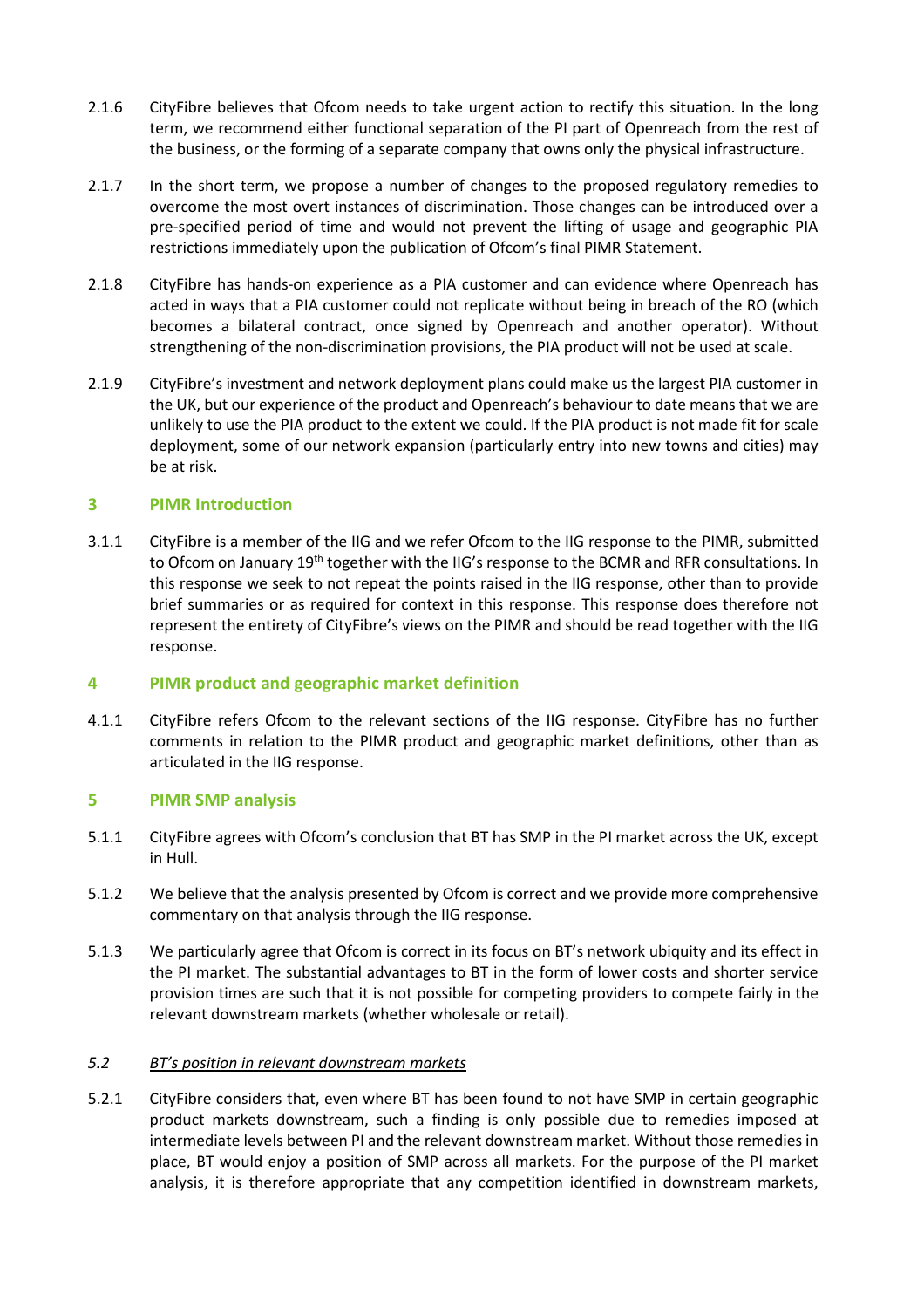which is dependent on other remedies, should not be taken into account given that the PI market is the furthest upstream market and so BT's market position in PI is not affected by remedies downstream of PI.

# *5.3 BT's position in the PI market*

5.3.1 CityFibre has carefully reviewed Ofcom's analysis of BT's position in the PI market and it is our view that Ofcom's analysis is clear and comprehensive. We believe that Ofcom clearly demonstrates that other operators that control PI networks, including Virgin Media, which is the 2nd largest PI network in the UK simply do not impose a competitive constraint on BT, even if it were to offer access to its PI (which we note it has no apparent intention of doing).

## *5.4 Absence of countervailing buying power*

5.4.1 CityFibre agrees strongly with Ofcom's conclusion that operators wishing to purchase access to BT's PI network do not have any countervailing buyer power at all.

## *5.5 Competition concerns arising from BT's SMP in the PI market*

- 5.5.1 The impact of BT's dominance in the PI market must not be underestimated. Regardless of potential downstream remedies designed to overcome downstream competition concerns in those markets, the root cause of what would be BT's dominance across all fixed markets in the absence of regulation is its dominance in the PI market.
- 5.5.2 A clear fit-for-purpose non-discriminatory PI remedy has the potential to remove the need for complex downstream remedies and truly open the UK for competition in fixed electronic communications services.
- 5.5.3 CityFibre has made announcements of its intention to invest £2.5bnin the construction of new all-fibre networks to serve all downstream markets. Specifically, this takes the form of a plan to deploy full fibre networks to 5 million premises by 2024. CityFibre has named an initial tranche of 37 towns and cities where this deployment is intended to take place<sup>[1](#page-5-0)</sup>. [ $\ll$ ].

# **6 PIMR Remedies**

#### *1.1 General Remedies*

 $\overline{\phantom{a}}$ 

6.1.1 CityFibre agrees with the contents of the IIG submission with regards to the suitability of ATI as an alternative to DPA and in particular that the ATI does not provide a suitable access platform for scale deployment of new networks and that the lack of non-discrimination provisions in the ATI makes it entirely unsuitable as a remedy to prevent the abuse of market power.

## **Requirement to provide network access on reasonable request and for operators to request new forms of access**

6.1.2 With regards to the need for a general remedy for Openreach to provide access on reasonable request, in addition to the points already covered by the IIG response, CityFibre agrees with Ofcom's assessment that this remedy is necessary, even though a specific access remedy is also imposed. Not having this more flexible remedy could result in substantial delays to the

<span id="page-5-0"></span><sup>1</sup> [https://www.cityfibre.com/news/cityfibre-announces-2-5bn-investment-plan-expand-full-fibre-network-unlock-uks-next-generation](https://www.cityfibre.com/news/cityfibre-announces-2-5bn-investment-plan-expand-full-fibre-network-unlock-uks-next-generation-broadband/)[broadband/](https://www.cityfibre.com/news/cityfibre-announces-2-5bn-investment-plan-expand-full-fibre-network-unlock-uks-next-generation-broadband/)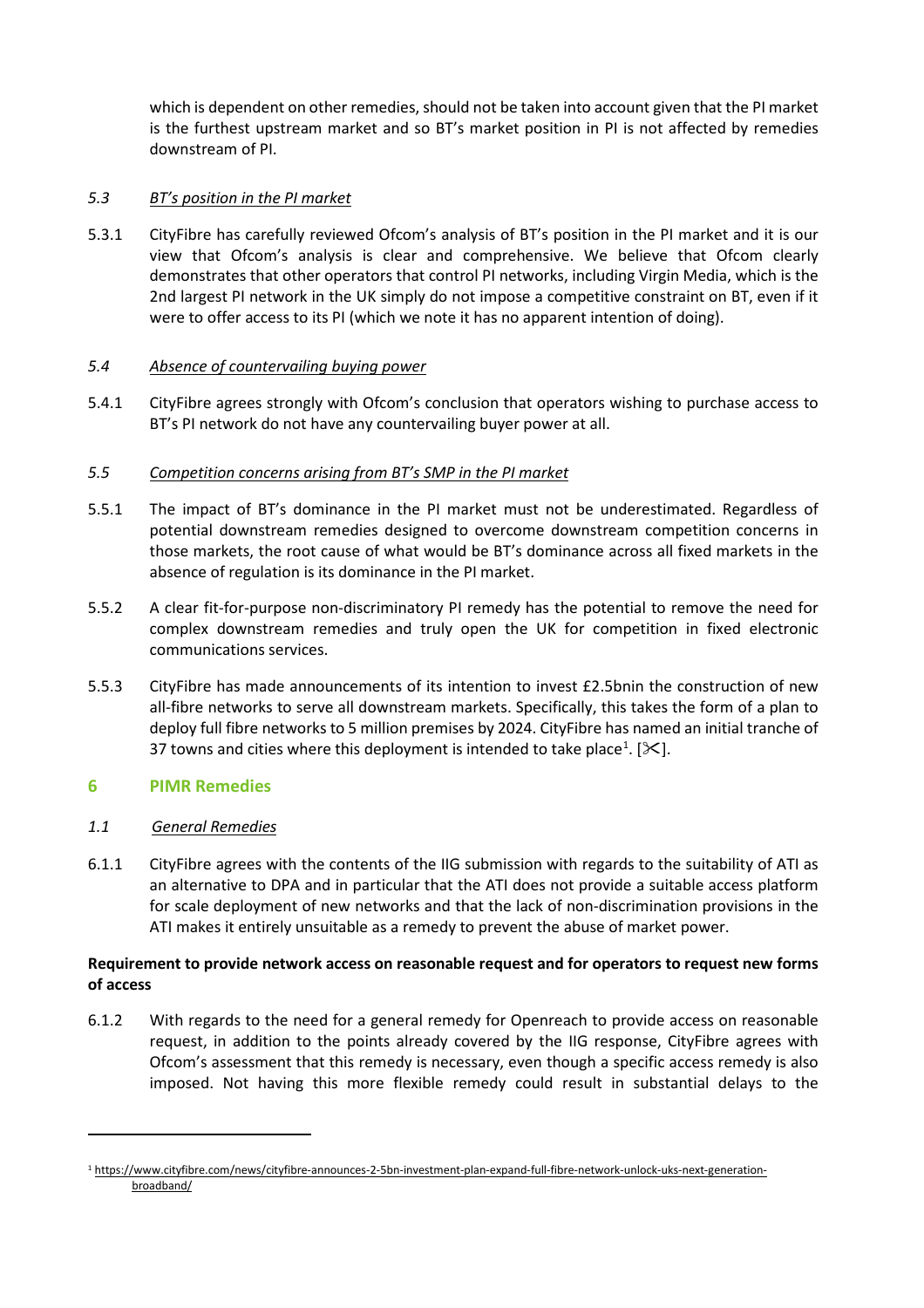development of new forms or access or changes to the current form of access, with consumers suffering as a consequence of innovation being stifled.

6.1.3 CityFibre, however, believes that Ofcom should consider whether the current general access remedy could be improved as the current statement of requirements (SOR) process is not customer focused and is in many instances used by Openreach to delay the introduction of the changes requested for as long as possible.

#### **Requirement to not unduly discriminate**

- 1.1.1 The current non-discrimination obligation in the DPA remedy mandated in the WLAMR (and which Ofcom is proposing to replicate in the PIMR) is a major concern for CityFibre. As set out in the IIG response, CityFibre (along with other IIG members) has participated actively in the PIA Reference Offer (RO) process since April 2018 and it is absolutely clear to us that, despite Ofcom expressing its intention that the non-discrimination obligation should result in Equivalence of Inputs (EoI) in all but name, what has actually transpired is in fact much worse than what used to be the case in reference offers before the creation of Openreach in 2005.
- 1.1.2 In addition to the points raised in the IIG response, CityFibre sets out below an analysis of how the current situation has arisen and what we believe Ofcom needs to do to rectify it.
- 6.1.4 Ofcom explains its proposed "no-undue discrimination" obligation and its reasons for taking this approach at pages  $51 - 55$  of the consultation document. Ofcom appears to consider that the cost of introducing Equivalence of Inputs (EOI) would be disproportionate, and therefore opts for the less strict "no undue discrimination" obligation. However, it proposes to interpret this requirement *"in relation to network access as requiring strict equivalence in respect of processes and sub-processes that contribute to the supply and consumption of network access…' (4.35).*
- 6.1.5 Ofcom recognises that there will be some instances where processes and systems used by Openreach are different to those used by other operators. In these circumstances, Ofcom does not propose an up-front obligation on Openreach to justify all such instances. Instead, it proposes to extend the monitoring system established under the WLAMR to ensure that Openreach complies with the non-discrimination obligation (4.40 – 4.41).
- 6.1.6 CityFibre considers that this approach will prove inadequate and indeed it seems to be at odds with the non-discrimination provisions set out in the WLAMR in March 2018 paragraph 3.46, which stated:

"w*e will interpret the no undue discrimination SMP condition in relation to PIA as requiring strict equivalence in respect of all processes and sub-products that contribute to the supply and consumption of duct access, with discrimination permitted only in cases where BT demonstrates that a difference in respect of a specific process step or sub-product is justified."*

- 6.1.7 CityFibre's experience in the PIA RO negation process since April 2018, has been that the relatively strongly worded non-discrimination provisions in the WLAMR have been largely ignored by Openreach. Any request from operators for parity between BT and other operators in the way they access and use Openreach's physical infrastructure have been met by statements that Openreach will not productise its one use of its own network and that KPIs will be sufficient to demonstrate non-discrimination.
- 6.1.8 It is CityFibre's view that the proposals set out by Ofcom are insufficient to prevent Openreach from discriminating against its downstream rivals. In fact, taking the decisions by Ofcom set out in this PIMR and the BCMR, it is our view that Openreach has as strong incentives to discriminate as BT had before the functional separation of Openreach. Further, Openreach will continue to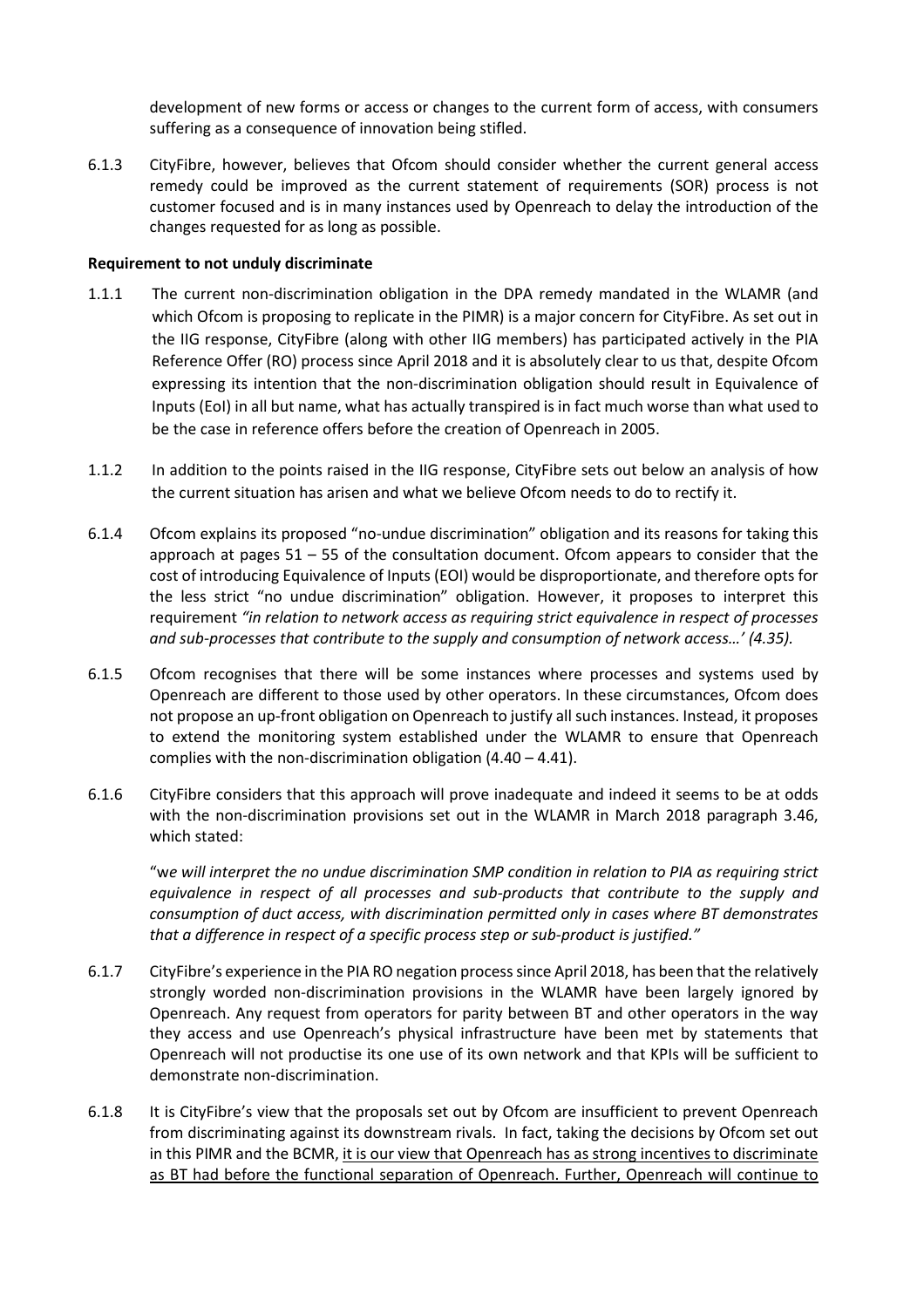have the means to discriminate and remedies put in place will not be enough to prevent it from harming its downstream competitors*.* Our reasons for coming to this conclusion are twofold.

- 6.1.9 First, at a strategic level, Openreach's position as the vertically integrated provider of PIA, dark fibre access (DFA) and wholesale Contemporary Interface (CI) products undermines the original purpose of creating Openreach as a separated entity and transfers to Openreach the incentive to discriminate that used to lie within BT Group as a whole. The integration of these three products in Openreach is a retrograde step, taking the structure of the industry back to the days before the Telecoms Strategic Review undertaken by Ofcom in 2004/05.
- 6.1.10 Secondly, although CityFibre has accepted, in its response to the WLAMR, that EOI would be disproportionate, our experience since then has shown how Openreach has been willing and able to game the looser requirement to its own advantage. We are therefore of the view that Ofcom needs to be more assertive in its implementation of the no undue discrimination requirement. Rather than a further relaxation of the interpretation of undue discrimination, Ofcom should take the opportunity of the PIMR to strengthen the approach to non-discrimination to ensure equivalence of outcome even if strict EoI is not mandated.
- 6.1.11 We provide further consideration on each of these two points below.

## Vertical Integration and Separation

- 6.1.12 In the Strategic Review of Telecommunications (TSR) conducted by Ofcom in 2004/05, Ofcom established that the vertical integration of BT was one of the key problems in the market, holding back competitive investment and sustainable competition. Ofcom concluded that the no undue discrimination remedy that had been available was inadequate to address the competition problems caused by economic bottlenecks.
- 6.1.13 In a highly critical sentence in the second TSR consultation document, Ofcom stated that competing operators who rely on BT for access "*have experienced twenty years of:*
	- Slow product development;
	- Inferior quality wholesale products;
	- Poor transactional processes; and
	- A general lack of transparency"*[2](#page-7-0)*

l

- 6.1.14 To address this problem, Ofcom not only proposed EOI, but also a set of organisational changes to BT known as "functional separation". The core element of this separation was the creation of Openreach as a separated business unit in which management and staff were remunerated in a manner that reflected only the performance of Openreach and its responsibility to deliver EOI<sup>[3](#page-7-1)</sup>. This separation of management incentives was supposed to break the link between the preferences of Openreach's management and the performance of the rest of BT.
- 6.1.15 Ofcom's Strategic Review of Digital Communications (DCR), held in 2015, found that BT still had an incentive to indulge in what it termed "strategic discrimination", for example in the design of its network. The DCR resulted in the "legal separation" of Openreach as a separate company

<span id="page-7-0"></span><sup>&</sup>lt;sup>2</sup> Ofcom (2004) Strategic Review of Telecommunications: Phase 2 Consultation Document, para. 1.19

<span id="page-7-1"></span><sup>&</sup>lt;sup>3</sup> Ofcom (2005) Final Statements on the Strategic Review of Telecommunications and Undertakings in Lieu of a Reference under the Enterprise Act 2002, para. 5.36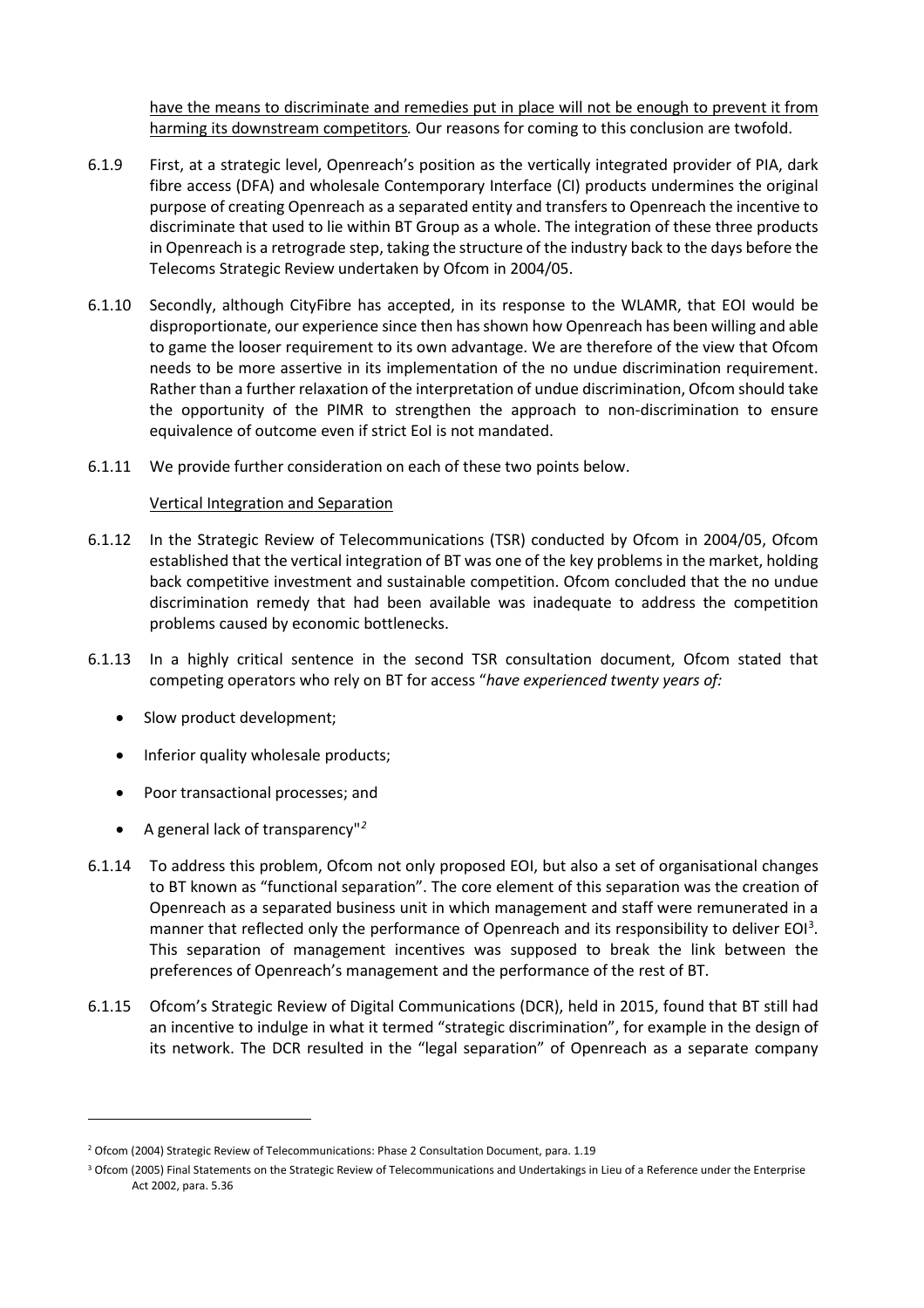within the BT Group, under the governance of a Board consisting for BT and independent Directors.

- 6.1.16 The purpose of both functional and legal separation was to change the incentives of Openreach so that it had no incentive to discriminate in favour of BT's downstream divisions and against BT's rivals in downstream markets. This purpose is summed up in Tropina et al (2010), which states:
- *6.1.17 "Regardless of the form [of separation] that is adopted the motive is the same, namely, to resolve the tensions that exist within industries characterised by containing both competitive and noncompetitive elements."[4](#page-8-0)*
- 6.1.18 Cadman (2010) describes functional separation as a means to implementing EOI rather than an end in itself<sup>[5](#page-8-1)</sup> and de Bijl (2005) says that the key argument in favour of separation is that it eliminates the vertically integrated dominant firm's incentives to raise rivals' costs through nonprice discrimination<sup>6</sup>.
- 6.1.19 All these authors agree that a vertically integrated firm with market power in the upstream bottleneck has the incentive and ability to foreclose downstream markets to competition. Separating the upstream business from the downstream elements will remove such incentives and so should result in a more level competitive playing field downstream. This was also the original motivation of Ofcom to impose functional separation and behind the recent change to legal separation. Ofcom's proposal document to establish legal separation was entitled "*Strengthening Openreach's strategic and operation independence*".
- 6.1.20 However, the combined effect of the PIMR and BCMR is that Openreach will be responsible for supplying PIA, DFA and CI products. It will, therefore, once again be vertically integrated: selling products at all levels of the value chain to the very firms with which it competes downstream. Openreach is already in a similar position to this in the WLA market where it has been selling PIA for a number of years, although there has been very little take up of the product.
- 6.1.21 What this means is that the incentives to discriminate, which functional and legal separation were supposed to remove from BT, will now be transferred to Openreach and will be just as strong as

l

<span id="page-8-0"></span><sup>4</sup> Tropina, T., Whalley, J., & Curwen, P. (2010). Functional separation within the European Union: Debates and challenges. Telematics and Informatics, 27(3), 231-241.

<span id="page-8-1"></span><sup>5</sup> Cadman, R. (2010). Means not ends: Deterring discrimination through equivalence and functional separation. Telecommunications Policy, 34(7), 366-374.

<span id="page-8-2"></span><sup>6</sup> De Bijl, P. W. (2005). Structural separation and access in telecommunications markets. *Journal of Network industries*, (2), 95-114.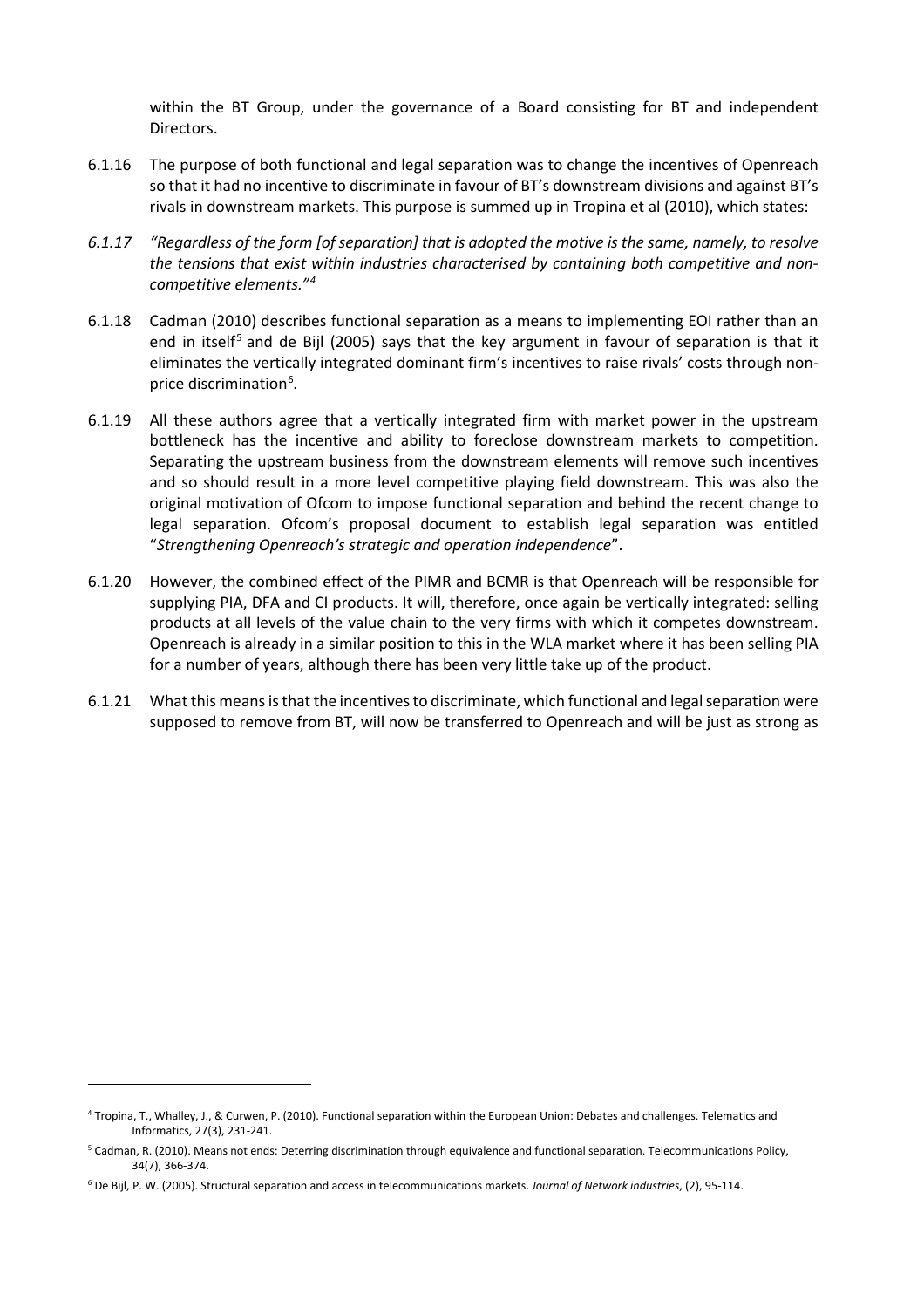those incentives were before the TSR. The illustration below of the different levels in the fixed broadband market, shows that Openreach (in blue) is active in three out of four levels.



# Vertical Relationships in Copper and Fibre Broadband Markets

Blue boxes indicate where Openreach is active

- 6.1.22 CityFibre is extremely concerned about this apparent reversal of policy by Ofcom, which led the world in the separation of the upstream business unit that controls the enduring economic bottleneck. Coming so soon after agreeing the legal separation of Openreach in the DCR, we now see Openreach as being given the very incentives to discriminate that separation was supposed to remove.
- 6.1.23 Such behaviour is not just possible in theory. CityFibre, and other CPs have direct experience of such behaviour, which is described below.

# The Behaviour of BT

- 6.1.24 CityFibre has direct experience of the discriminatory behaviour of Openreach in the provision of PIA. We refer Ofcom to the IIG response to the BCMR and PIMR and specifically to paras. 13.1.7 – 13.1.29 where the IIG sets out its experience of Openreach's behaviour in the current PIA negotiations. CityFibre, as a member of the IIG, fully endorses these comments and wishes them to be considered part of this response.
- 6.1.25  $[\times]$ .
- 6.1.26  $[\times]$ .
- 6.1.27  $[\&$ .
- 6.1.28  $[\times]$ .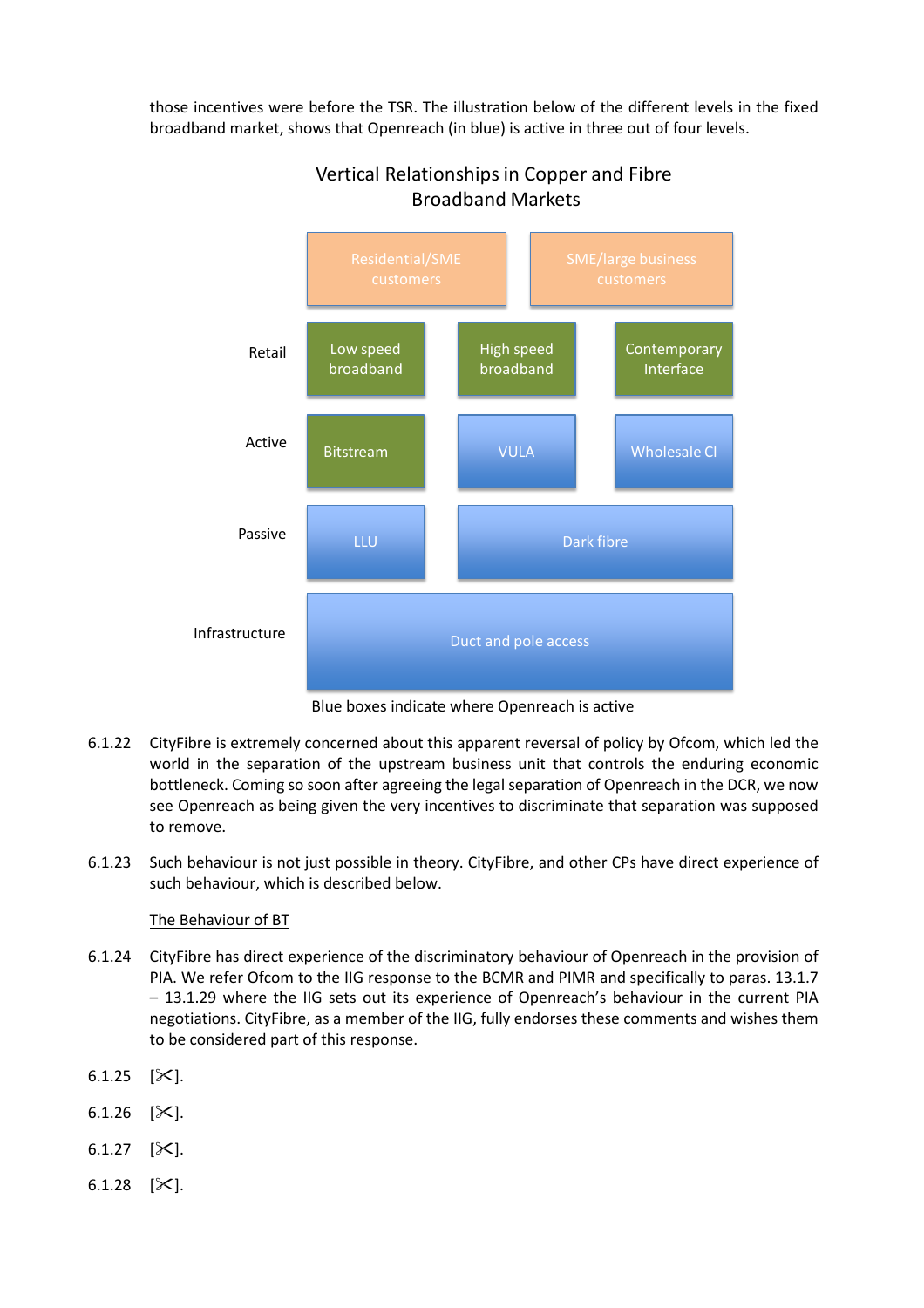## 6.1.29  $[\times]$ .

#### Proposed Solutions

- 6.1.30 As discussed above, Openreach not only has the ability to behave in such a manner, but also the incentive to do so because it is selling products both to CityFibre (and other investors) and in competition with CityFibre. This goes against the fundamental principles of separation as Openreach has a clear incentive to discriminate against its own customers and, as we are experiencing, it is willing and able to do so.
- 6.1.31 Rather than accepting that Openreach is a vertically integrated company with market power at the upstream level (at present at all levels), with all the same incentives to discriminate we find in such structures, our view is that Ofcom should seriously consider creating a "duct co" as a legally separated company within the BT Group, or even as a structurally separate independent company, that provides PIA on equal terms to Openreach and to other network builders such as CityFibre.
- 6.1.32 We would envisage Duct Co as being similar to Openreach in that it is a separated provider of the most upstream input, ducts and poles, only. It would not be involved in providing any products downstream of PI. Duct Co would provide access to all operators, including Openreach, on terms as close to EOI as possible. Duct Co should be a legally separated division on BT, subject to the same mix of internal and external governance as the current version of Openreach.
- 6.1.33 Such a radical move would restore the level playing field that removes the incentives for Openreach to discriminate and so create a more competitive downstream market.
- 6.1.34 If such a move is not feasible, then Ofcom should consider the functional separation of the provision of PIA products. This functional separation should closely match to original functional separation of Openreach as set out in the 2005 Undertakings<sup>[7](#page-10-0)</sup>. The functionally separate duct co would also be under the obligation to provide all downstream customers on terms very close to EOI.
- 6.1.35 Whilst we view functional separation as a less powerful tool to remove the incentive for discrimination than a "duct co", it would be considerably better than the arrangement that will emerge from this PIMR and BCMR.
- 6.1.36 The solutions set out above should be reviewed and implemented as soon as practically feasible. In the interim, however, recognising that they would take some time to implement, it is imperative that Ofcom makes all efforts to strengthen the current non-discrimination provisions for PIA. We do not believe that this need delay the removal of the usage and geographic restriction of the remedy, as the work to improve conditions can be undertaken after the unrestricted product is launched.
- 6.1.37 We believe that Ofcom should include in the PIMR Statement an obligation for BT to specifically ensure that BT's terms of using its own passive infrastructure (ducts and poles) should not differ from the terms on which the PIA product is offered to other operators. This would not mean that BT has to consume PIA (at this point, but we do believe that that is necessary in the longer term to eradicate Openreach's incentives to discriminate), but that BT's ability to use the passive infrastructure is no better than that which applies to PIA users. Below we set out specific proposals for areas which should be addressed as a priority:

 $\overline{\phantom{a}}$ 

<span id="page-10-0"></span><sup>7</sup> Op cit. footnote 2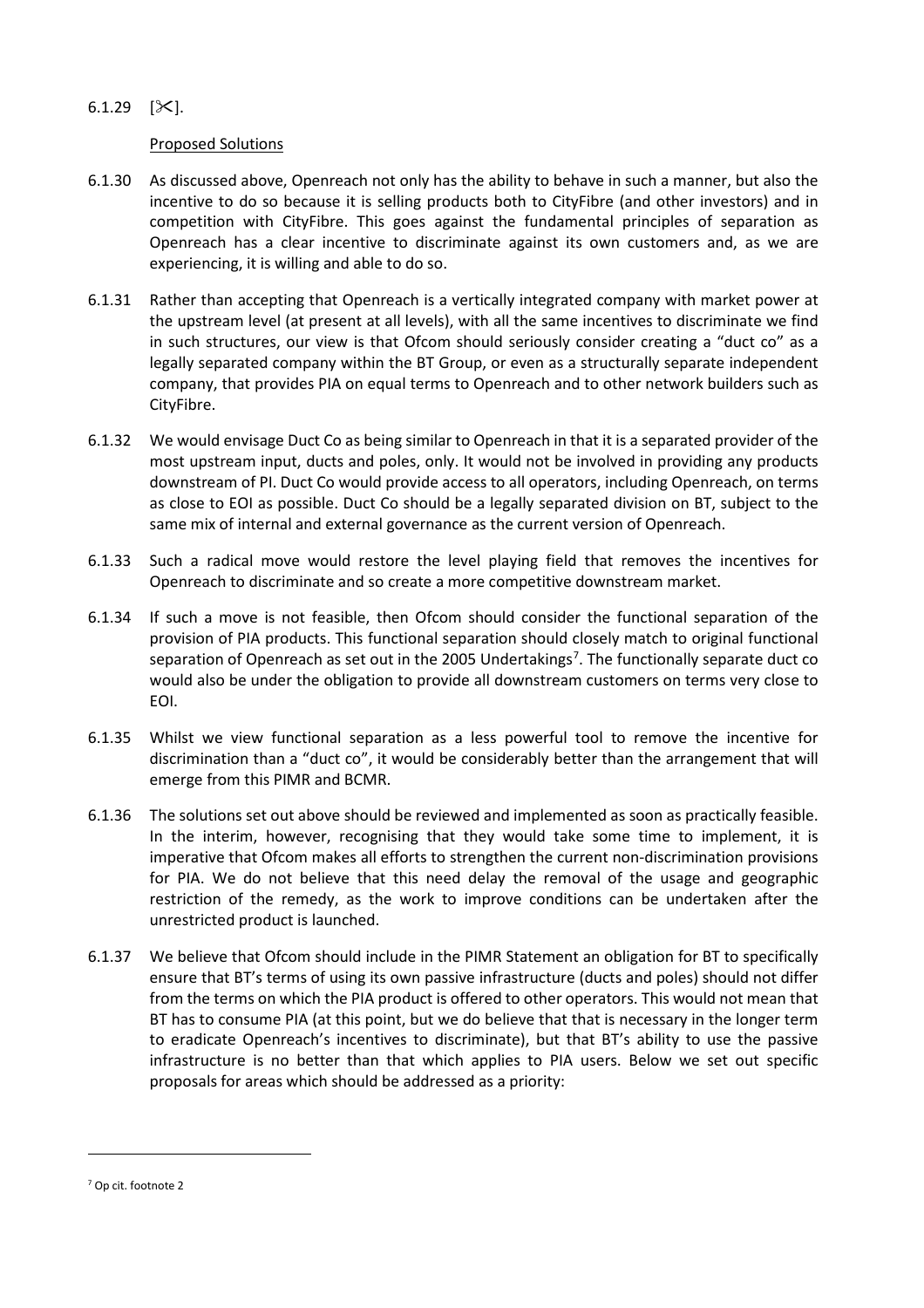- 1. Currently, a CP cannot serve a customer it has passed with its network until it has submitted its build completion pack and received a licence from Openreach. To ensure that CPs are not disadvantaged by this rule, relative to how BT can use its network, BT needs to establish a rule that imposes the equivalent restriction on BT. Nondiscrimination could be achieved through estimating the average build period for a CP (the PIA RO sets a maximum duration of six months), perhaps four months, and impose that timeline on BT for the provision of service to a customer where it does not already have a fibre connection. Naturally, the issue could also be addressed by removing the restriction on CPs.
- 2. Currently a CP cannot perform a NA repair on Openreach's infrastructure until Openreach has approved that repair as a NA. Although it has not as yet been formalised in the RO, we understand that Openreach will commit to 5.5 working days to do this (0.5 working days to acknowledge the request and 5 working days to assess the repair, set a date by which Openreach can repair it and quote a price for the repair (from Openreach's standard price list)). The non-discrimination could be achieved by imposing the same process on Openreach – this is a system where EoI could potentially be implemented very early on, as Openreach has assured CPs that it goes through a very similar process itself. Openreach has proposed that CPs could potentially over time gain a 'trusted partner' type of status, which might reduce the level of verification required by Openreach (perhaps paper-based only, rather than site visits). Openreach has explained that it has experienced a lot of problems with its subcontractors wanting to perform repairs that may not be strictly necessary  $-$  so it would be reasonable to assume that Openreach cannot be considered a 'trusted partner' at this time.
- 3. Currently CPs must comply with every single line of Openreach's technical and operational documentation, but there are no obligations for Openreach to do so at all. It would be very difficult to monitor Openreach's performance, but we believe that a reasonable level of non-discrimination could be achieved by Openreach committing to the same level of compliance for all NAs it performs for CPs and for any work performed by Openreach after April  $1<sup>st</sup>$  2019. Openreach has extensive audit powers under the RO, it may not be sensible for CPs to have similar audit powers, but it would be reasonable that a CP that observes work done by Openreach that is not compliant can note this and that there should be consequences for Openreach of not having complied.
- 4. Consequences of non-compliance with the RO are substantial for CPs. A single breach (which could be a very minor non-compliance with technical or operational rules) means that Openreach can refuse to accept orders for NAs, for example. These terms are entirely unreasonable and, as they clearly do not apply to Openreach (even if point 3 above were addressed), Ofcom should mandate that Openreach cannot refuse any PIA service for any other reason than a material breach. CityFibre understands that CPs must be accountable for compliance with the terms of the RO, but those terms are presently set to be entirely unreasonable and that in itself constitutes significant discrimination against CPs as the product becomes unusable and unpredictable, whereas for Openreach the use of its own passive infrastructure is simple business as usual.
- 5. The current draft RO provides that minor non-payment incidents constitute a material breach and therefore Openreach can refuse service and, in some instances, terminate the agreement. CityFibre agrees that CPs must be accountable to pay the monies due for using PIA services, but the charging and invoicing framework is yet to be documented by Openreach and current users of PIA have experienced unpredictable invoicing and payment processes. Such conditions may lead to processing delays in CPs and thus missing payment deadlines, and it is therefore unreasonable that missing two or more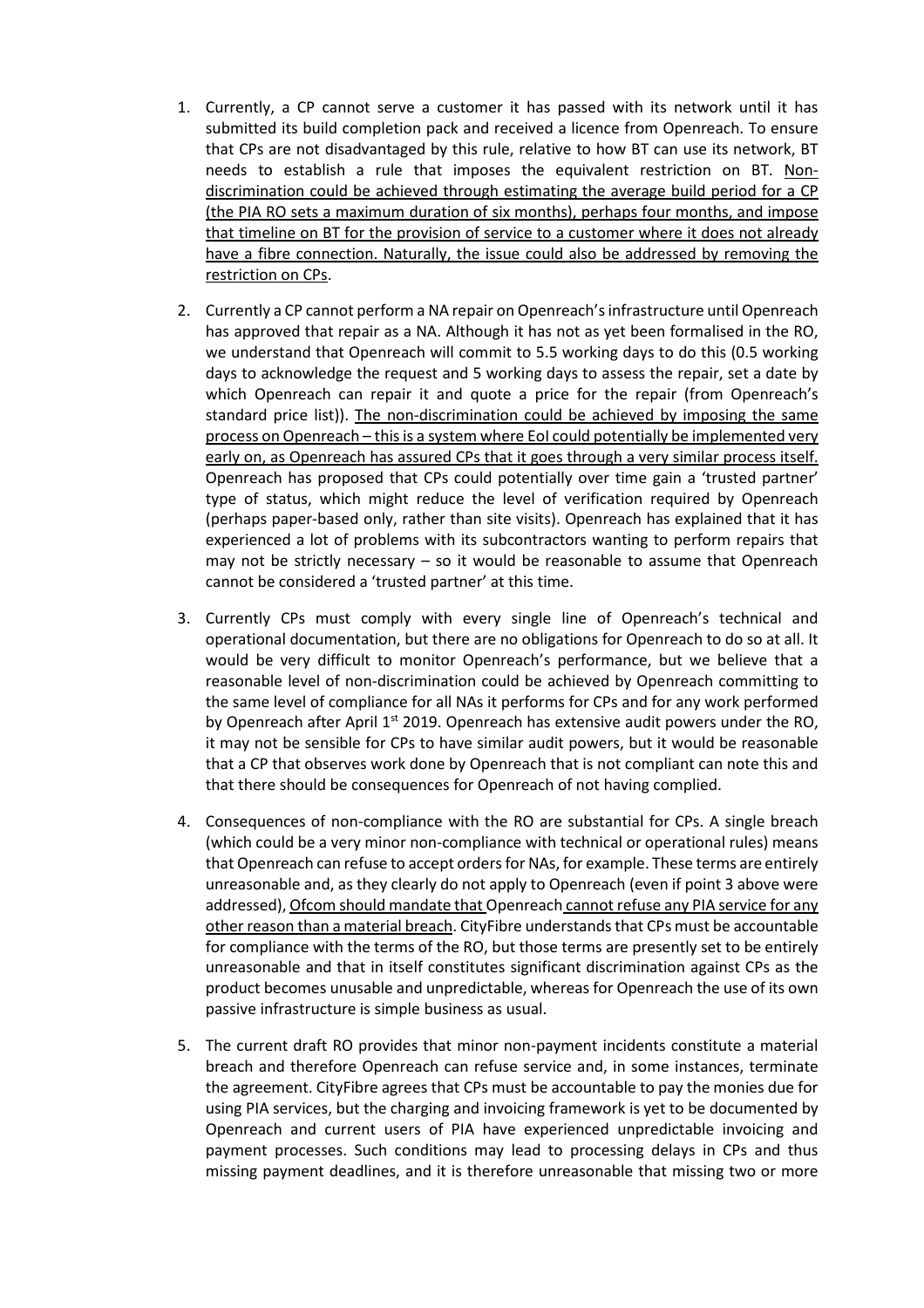payments constitutes a material breach with very significant consequences. CityFibre believes that the invoicing and payment processes need a running in period, as has been agreed for forecasting and the application of SLGs, of one year, during which payments missed for less than 30 days would not constitute a breach. Comparison with Openreach's own use of the network with regards payment terms is not possible as there are no actual payments. Whist we understand that CPs must be held accountable against fair payment terms, in is important that terms such as these (which by definition do not apply to Openreach) are checked for reasonableness as it could otherwise easily become a means of discriminating against all operators other than Openreach to whom the terms do not apply.

6.1.38 The IIG response sets out a number of examples of where the PIA RO negotiations have failed to arrive at reasonable outcomes, instead resulting is highly discriminatory provisions and conditions in the RO. We will not repeat those here, but add some further thoughts:

#### **Forecasting**

- 6.1.39 CityFibre considers that the forecasting requirements Openreach is imposing on PIA customers do not reflect the benefits to Openreach of receiving such forecasts. Openreach has not demonstrated that the level of use anticipated by other operators will be such that it could significantly affect Openreach's resource planning. For example, Openreach is refusing to introduce a tolerance level that includes Openreach's own consumption of physical infrastructure – that is, Openreach has accepted that if an operator either over- or under-forecasts for a period in a specific area, then there are no consequences if the total forecast from all PIA customers for that period and that area is met within a +/- 10% tolerance level, but Openreach is refusing to have the tolerance level refer to the total use of Openreach's physical infrastructure (that is, PIA customers and Openreach itself, rather than just PIA customers).
- 6.1.40 CityFibre and other CPs agree that they need to supply forecasts to the extent that those forecasts are genuinely required by Openreach to undertake resource planning, but by insisting that its own use of the physical infrastructure is excluded from the industry tolerance, Openreach is exaggerating the impact of over- or under-forecasting by PIA customers and seeks to impose consequences (in the form of no SLGs being applicable to work undertaken by Openreach for the individual PIA customer that has not met its forecast.
- 6.1.41 The IIG response comments on the following components of the proposed set of general remedies:
	- The ability to connect customers during a network deployment
	- The linking of NoI Orders for the purposes of calculating the NAF available to the competitive operator
	- The compliance with Engineering Principles and other requirements of the RO
	- Transparency and KPIs
	- Requirement to publish a Reference Offer
	- SLAs and SLGs
	- Requirements to notify charges, terms and conditions; technical information; Regulatory Financial Reporting; Accounting separation; Cost accounting; and Quality of service requirements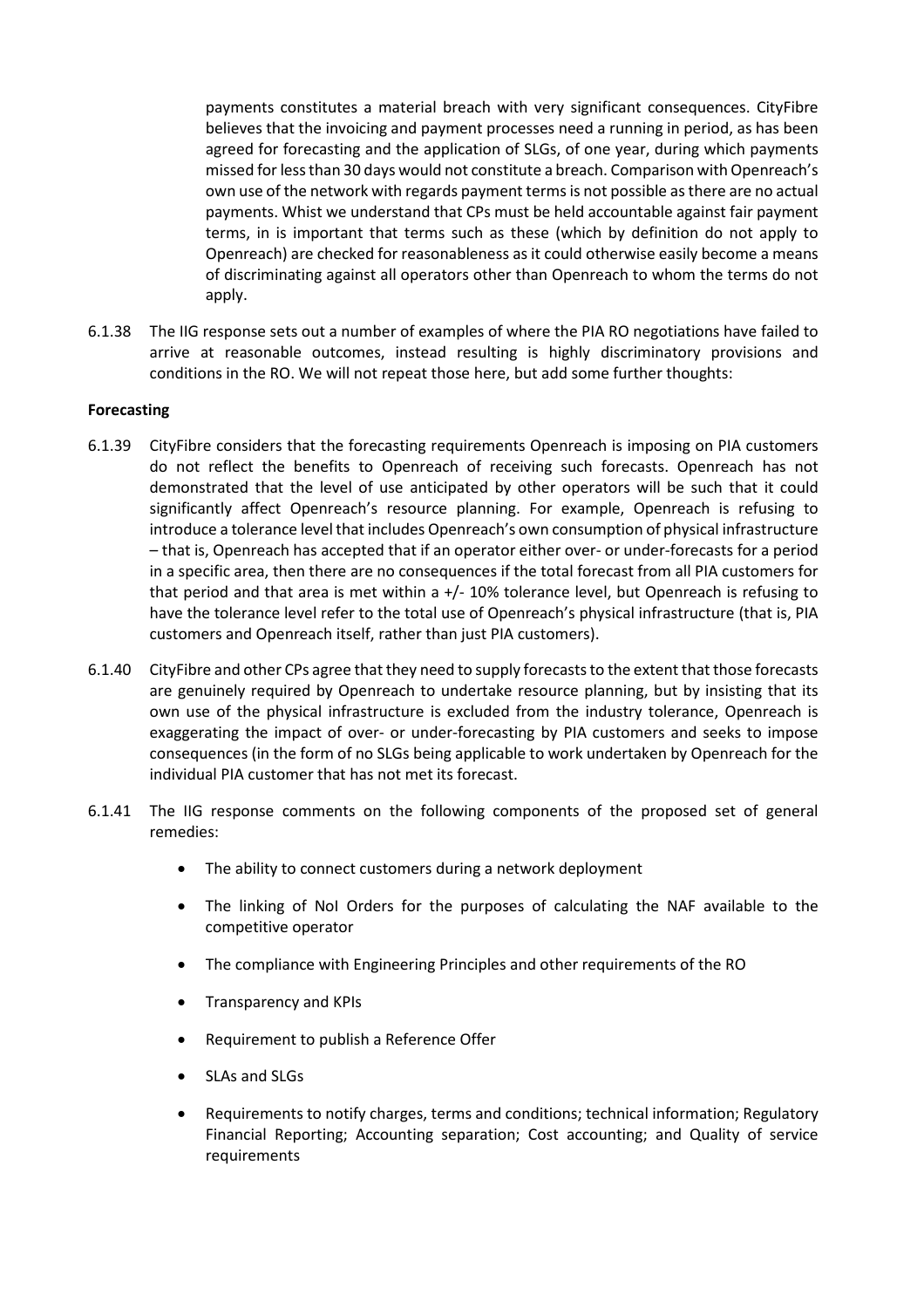- Implementation timeframe
- 6.1.42 CityFibre fully supports the analysis set out in the IIG response and this response should be read alongside the IIG response.

# **Pricing and regulatory financial reporting**

6.1.43 CityFibre notes that Ofcom proposes that BT should apply internal transfer charges in its regulatory financial reporting<sup>[8](#page-13-0)</sup> and that, where it does so, its pricing should be set such as to cover such transfer charges<sup>9</sup>. CityFibre agrees with those proposals, but has severe concerns that the proposed pricing of inter-exchange dark fibre as set out in the BCMR consultation is not consistent with those principles. We explain our concerns and analysis in Annex 1 to this response.

## *6.2 Quality of Service remedy*

- 6.2.1 Ofcom proposes to impose a general remedy to allow it to specify Quality of Service (QoS) standards on Openreach for the PIA service, but is not at present proposing any such specific QoS standards.
- 6.2.2 Given the experience CityFibre and other operators have had since April in negotiating the new PIA RO, and our experience in using the PIA service in Coventry (as explained above), we believe that Ofcom should impose a number of QoS standards immediately and that BT should be held accountable to those.
- 6.2.3 Specifically, as there are presently no SLAs for the performance of specific types of NAs by Openreach, CityFibre believes that minimum service levels should be introduced to provide a level of transparency and predictability for PIA customers that depend on Openreach performing certain NAs in order that they can reach customers sites and meet SLAs in end customer terms and conditions.

# **7 PIMR Specific remedies**

- 7.1.1 CityFibre considers it critical that unrestricted DPA is made available as not doing so distorts investment incentives between the WLA and the BC markets. CityFibre, therefore, welcomes Ofcom's proposal to do so and looks forward to working with Ofcom, the OTA and other stakeholders to make this a reality.
- 7.1.2 The IIG response presented a thorough analysis on the specific remedies proposed by Ofcom and, with the exception of how the PIA charges are set, CityFibre has no further comments in this area.

#### *7.2 End of contract processes*

- 7.2.1 At present, an operator must remove its fibre (the customer connection portion) when a customer terminates it contract with the operator, and the new operator then needs to install its own fibre. CityFibre proposed in the WLAMR consultation in 2017/18 that it would much more sensible that the operator leaves its fibre in place for the new operator to use.
- 7.2.2 Forcing operators to remove and re-install fibres increases the likelihood of causing damage to other installations and also increases the cost of providing service. More fundamentally, it introduces a complicated, multi-party engineering process for removing and replacing fibre which

 $\overline{\phantom{a}}$ 

<span id="page-13-0"></span><sup>8</sup> [RFR consultation para 4.42.

<span id="page-13-1"></span><sup>9</sup> See PIMR paragraph 4.39.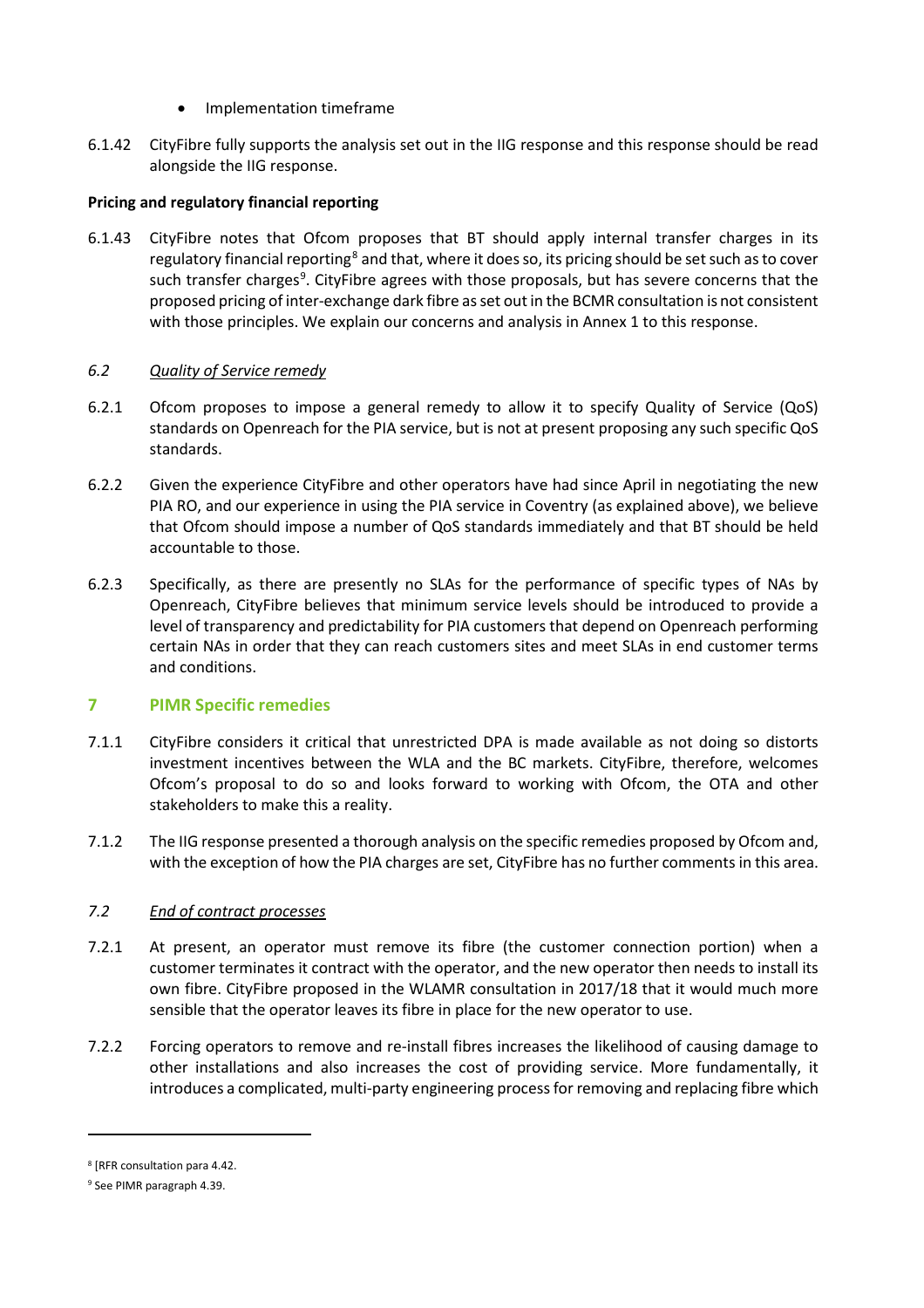substantially increases the inconvenience to consumers (as it will be extremely difficult to maintain continuity of service throughout the switching process). Each engineering operation required at pole-top also increases the risk that the switching process causes collateral impacts on other consumers receiving services delivered via the same civil infrastructure.

- 7.2.3 This is an issue that now needs to be urgently examined as a policy problem by Ofcom, and suitable regulatory provisions put in place. Whilst the logical and sensible model to which the industry should evolve is clearly one where there is transfer of the fibre asset at the point that the consumer switches provider, we are pessimistic that this will be resolved via a purely intraindustry dialogue, not least given that at the outset the costs and risks of the current PIA requirements fall disproportionately on the new entrant such as CityFibre which hasto factor into its business planning the potential 'double whammy' of both losing a customer in a future switch and having to bear the cost of removal of its apparatus.
- 7.2.4 We have studied closely the development of 'mutualisation' policies in France that address similar scenarios and allow pre-existing 'final drop' deployments to be re-used when the consumer switches provider. We recognise that there are significant subsidiary questions that would need to be resolved in developing a coherent policy on this question: for example the need, in an environment where fibre reuse is anticipated, for there to be some degree of standardisation of apparatus and interfaces, and some significant questions about how extensive the 'reuse' should be (from pole top: from an aggregation point further back in the network). We stand ready to engage constructively on discussions on how to resolve this point but we repeat that we consider this is now an urgent issue for Ofcom to address.

## 7.2.5

## *7.3 Network adjustments and ancillary services*

- 7.3.1 CityFibre's views and analysis of issues relating to NAs and ancillary services are set out in the IIG response.
- 7.3.2 We have sought to avoid replication of points between this response and the response submitted by the IIG, so this response should be read along-side the IIG response.
- 7.3.3 CityFibre does want to highlight, however, its strong concerns in relation to the NA process proposed by Openreach. The process appears to be designed to make the NA process as complex and unwieldy as possible and to disincentivise PIA customers from using the NA process and instead just performing the necessary repairs at their own cost.

#### *7.4 Wayleaves*

- 7.4.1 Openreach considers that any wayleave information it may hold that is relevant to a PIA order, does not form part of the PIA product. Consequently, Openreach provides no wayleave information as part of the standard PIA product.
- 7.4.2 BT does offer a service, charged by the hour and uncapped, to search its archives for relevant wayleave information. If an operator uses this service, BT only provides information about whether a wayleave exists and (potentially) details of the wayleave grantor(s), nothing more.
- 7.4.3 The CityFibre believes that all available relevant wayleave information should form part of the standard PIA product, including information about the start and termination dates of the agreement. This information will assist the operator in assessing the suitability of the particular PIA product. We fully support Ofcom introducing this change to the DPA remedy at this time.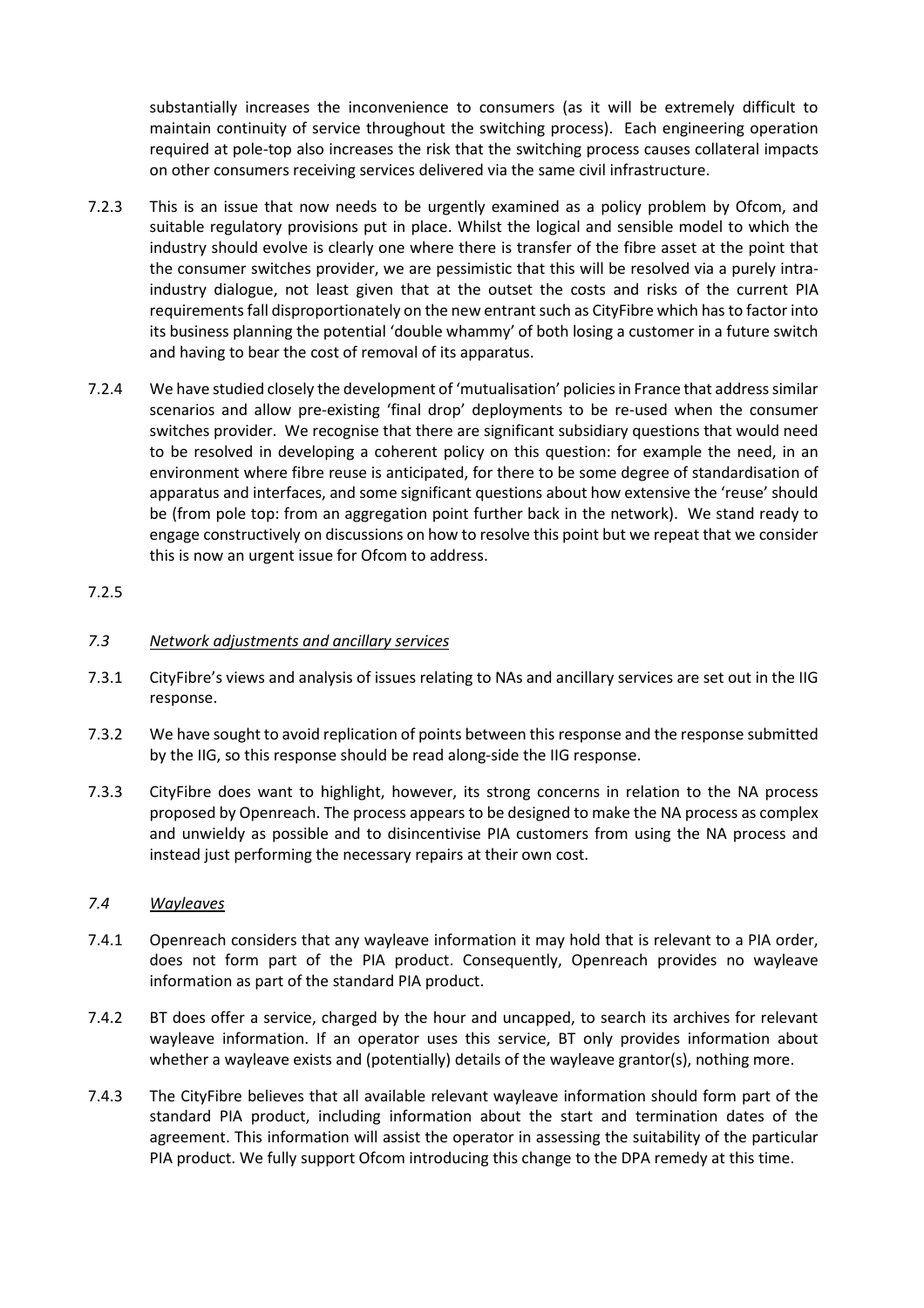7.4.4 CityFibre notes that wayleaves issues are looming increasingly large as potential practical constraints on use of PIA. For example, in our deployments in Edinburgh, Aberdeen and Stirling we are encountering large numbers of pre-existing Openreach pole deployments where the pole itself is located on private land and hence being able to reuse the pole top under PIA will require either the obtaining of a separate wayleave or the reuse of BT's pre-existing wayleave. To the extent that Openreach is able to assume a deemed consent to make use of an existing wayleave, but require those seeking to use PIA to obtain separate wayleaves, this will clearly constitute a materially discriminatory approach.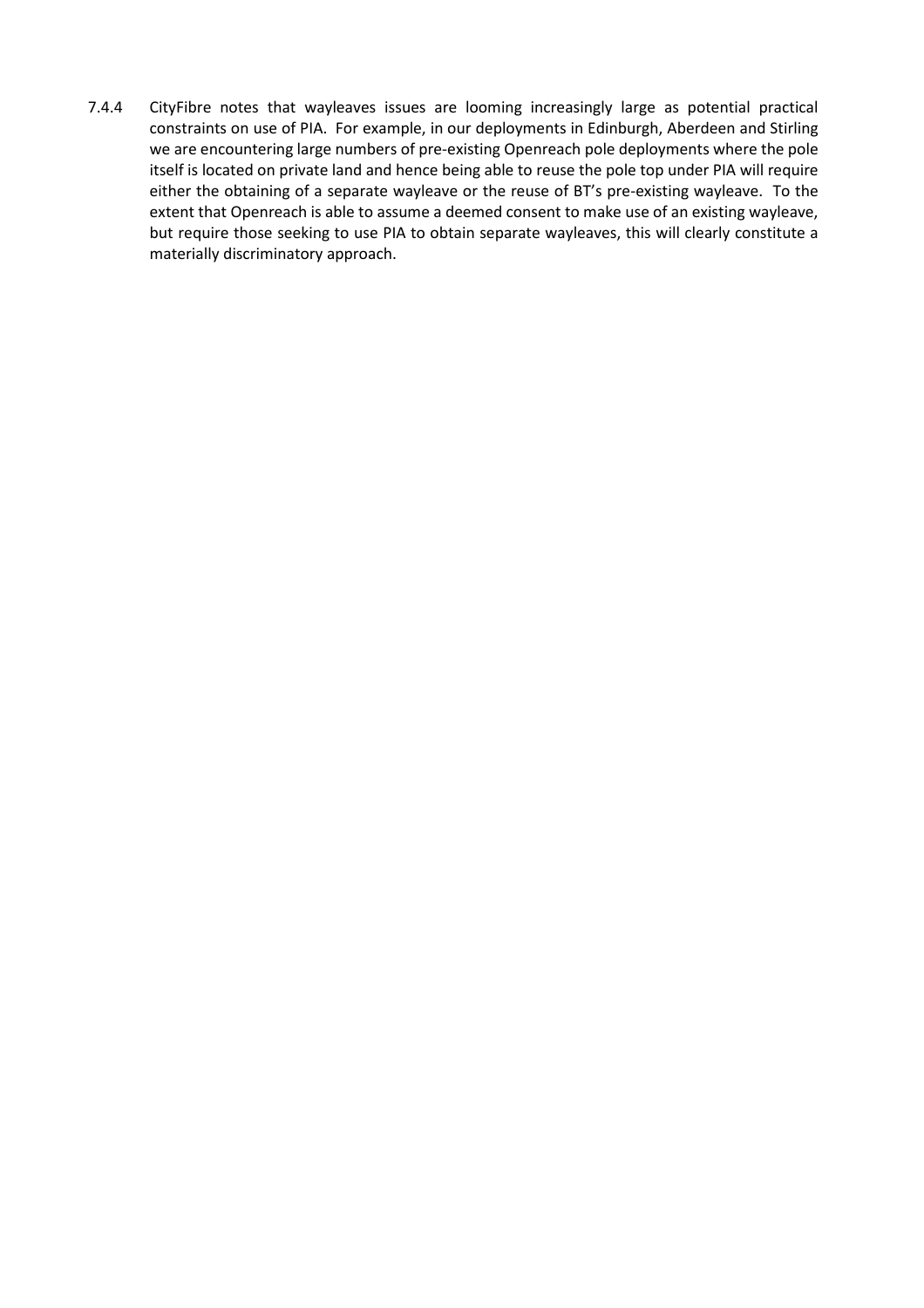# **8 Annex 1: Non-discrimination in price setting - impact on BCMR**

- 8.1.1 This annex considers the pricing of PIA services in the context of non-discrimination, and the interrelationship between unrestricted PIA and the BCMR proposal for interexchange dark fibre. The issues raised in this annex should therefore be considered by the Ofcom teams responsible for both the BCMR and the PIMR.
- 8.1.2 CityFibre notes that Ofcom requires that BT should apply internal transfer charges for its own use of its physical infrastructure<sup>[10](#page-16-0)</sup> and that, where BT charges itself internal transfer charges, these should be consistent with the charging principles applied to charges paid by CPs, to the extent that a different approach cannot be justified.<sup>11</sup> We also note that Ofcom state that EoI is the most appropriate form of non-discrimination obligation for network access, although strict EoI is relaxed where there are practicality and cost issues in achieving it $^{12}$ .
- 8.1.3 CityFibre is concerned that Ofcom's stated requirements for non-discrimination in the PIMR are not consistent with the pricing for inter-exchange dark fibre proposed in the BCMR. Figure 1 below shows the relationship between PIA duct rental and dark fibre pricing.



Figure 1: PIA and dark fibre pricing

- 8.1.4 The current minimum price for duct rental using PIA is £0.13/m; this assumes duct of 3+ bores and makes no allowance for ancillary charges, so represents a best case (lowest price) as in reality single and 2-bore ducts are likely to be encountered, and ancillary charges will be incurred.
- 8.1.5 Ofcom's estimated price for inter-exchange dark fibre is  $£0.20/m^{13}$  $£0.20/m^{13}$  $£0.20/m^{13}$ . This suggests that the headroom available for the costs of fibre installed into BT duct is £0.07/m; this is very much a

 $\overline{\phantom{a}}$ 

<span id="page-16-0"></span><sup>10</sup> RFR consultation para 4.42

<span id="page-16-1"></span><sup>&</sup>lt;sup>11</sup> PIMR para 4.39

<span id="page-16-2"></span><sup>12</sup> PIMR paras 4.30-4.33

<span id="page-16-3"></span><sup>&</sup>lt;sup>13</sup> Using Ofcom's assumptions of 7.1km average circuit distance and 3 year service duration.